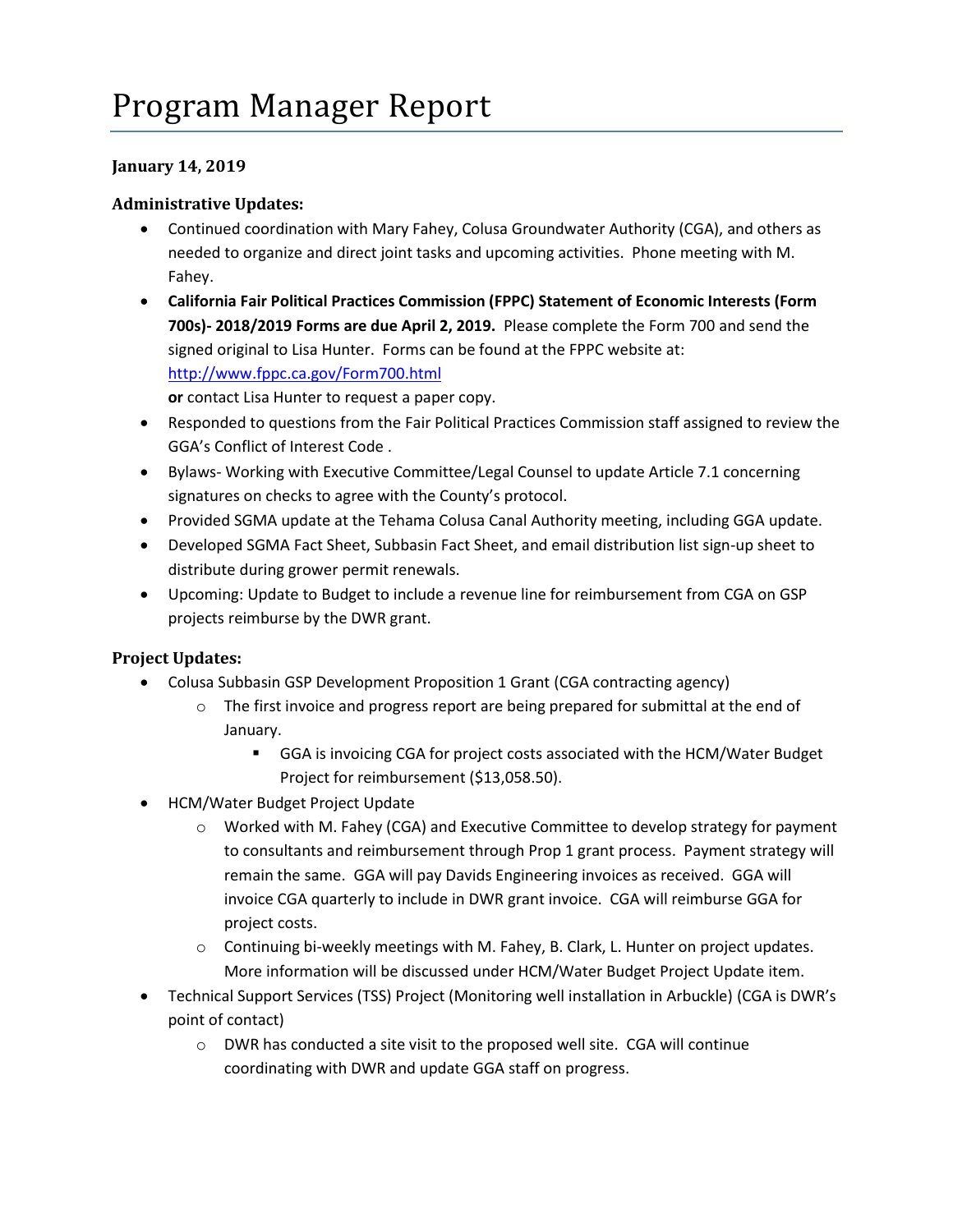- $\circ$  This does not preclude the Colusa Subbasin from requesting additional technical support, which could include additional monitoring sites in the GGA portion of the subbasin.
- Facilitation Support Services (CGA lead)
	- $\circ$  Continuing coordination with CCP and CGA on the draft Stakeholder Communication Engagement Plan.
	- o The Stakeholder Engagement Ad Hoc Committee reviewed the draft plan at its December 6 meeting. Comments were compiled and forwarded to the CCP/CGA team.
	- o Contract was extended through the end of March.
	- o Meeting will be scheduled soon with CGA/GGA/CCP staff.
- 2017/2018 Audit
	- $\circ$  Continued working with CliftonLarsonAllen staff and Treasurer (the County Department of Finance) to provide necessary documentation and clarifications.
	- o Submitted Representation Letter as requested.
	- o Comments from November 28, 2019 were compiled and incorporated into the final draft report.
	- o Final report being considered at January 14, 2019 meeting.
- CGA/GGA MOU
	- o V. Kincaid has been instrumental in developing the draft MOU.
	- o Following GGA Executive Committee comments, the draft MOU was forwarded to M. Fahey requesting the CGA Executive Committee review and provide comments. The CGA Executive Committee will meet January 18, 2019. It is likely that a Joint Executive Committee meeting will take place to discuss the MOU in late January/February.
	- o Following CGA and GGA Executive Committee reviews, the draft will be brought to both Boards for review, comment, and consideration of approval.
- Long-Term Funding
	- o Working with V. Kincaid and L. Sloan (Provost & Pritchard) to negotiate a Consultant Services Agreement and revised Proposal to include "not to exceed" without approval and schedule.
	- o Contact County Department of Finance/Auditor to determine schedule/deadlines, process, and sample packet.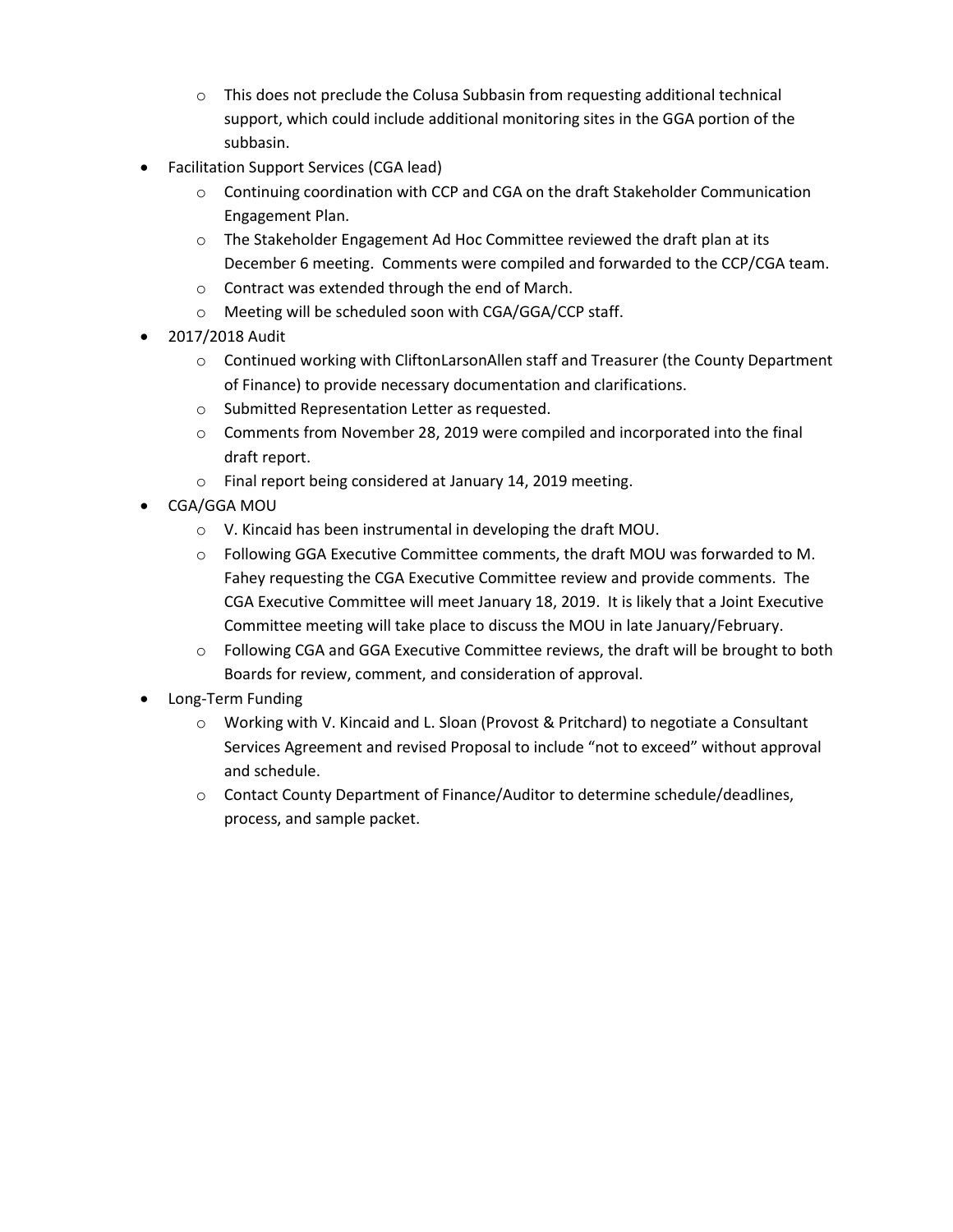## **Glenn Groundwater Authority Budget FY 2018/2019 FINAL APPROVED**

**Actuals through November 30, 2018**

|                                                                                                     | FY 2018/2019                     |                                            |                           |                                                       |                          |                                         |                                 |                                               |
|-----------------------------------------------------------------------------------------------------|----------------------------------|--------------------------------------------|---------------------------|-------------------------------------------------------|--------------------------|-----------------------------------------|---------------------------------|-----------------------------------------------|
| Balance (Carryover)                                                                                 |                                  | <b>Current</b><br>Approved<br>\$273,902.55 |                           | <b>Actual</b><br>through<br>2018Nov30<br>\$326,864.81 |                          | Remaining<br><b>Budget</b><br>(52, 962) | % Budget<br>Remaining<br>$-19%$ | Projected<br><b>Year End</b><br><b>Totals</b> |
| <b>REVENUES</b>                                                                                     |                                  |                                            |                           |                                                       |                          |                                         |                                 |                                               |
| <b>Grant Revenue</b>                                                                                |                                  |                                            |                           |                                                       |                          |                                         |                                 |                                               |
| State Funding- Prop 1 Grant, Colusa Subbasin GSP                                                    |                                  |                                            |                           |                                                       |                          |                                         |                                 |                                               |
| Development- Administered by Colusa County                                                          | $\frac{1}{2}$                    |                                            | \$<br>$\overline{\$}$     |                                                       | \$                       |                                         |                                 | \$                                            |
| Other<br><b>Total Grants</b>                                                                        | \$<br>$\overline{\$}$            | $\blacksquare$                             | \$                        | $\blacksquare$                                        | \$<br>\$                 | $\blacksquare$                          |                                 | \$<br>\$                                      |
| <u> Agency Contributions</u>                                                                        |                                  |                                            |                           |                                                       |                          |                                         |                                 |                                               |
| Agency Contributions, Fixed Fee                                                                     |                                  |                                            |                           |                                                       |                          |                                         |                                 |                                               |
| City of Orland                                                                                      |                                  | $\frac{1}{2}$ 10,000.00                    | \$                        | $9,101.50$ \$                                         |                          | 898.50                                  | 9%                              |                                               |
| City of Willows                                                                                     |                                  | \$10,000.00                                | $\overline{\mathcal{S}}$  | $8,248.00$ \$                                         |                          | 1,752.00                                | 18%                             |                                               |
| County of Glenn                                                                                     |                                  | $\frac{1}{2}$ 10,000.00                    |                           | $\frac{1}{2}$ 10,000.00                               | $\overline{\mathcal{S}}$ |                                         | 0%                              |                                               |
| <b>Glenn-Colusa Irrigation District</b>                                                             |                                  | \$10,000.00                                |                           | $\frac{1}{2}$ 10,000.00                               | \$                       |                                         | 0%                              |                                               |
| <b>Glide Water District</b>                                                                         | \$                               | 10,000.00                                  |                           | 9,946.00                                              | $\frac{1}{2}$            | 54.00                                   | 1%                              |                                               |
| Kanawha Water District                                                                              |                                  | 10,000.00                                  |                           | 10,000.00                                             | $\frac{1}{2}$            |                                         | 0%                              |                                               |
| <b>Orland-Artois Water District</b>                                                                 |                                  | $\frac{1}{2}$ 10,000.00                    |                           | $\overline{\$}$ 10,000.00                             |                          |                                         | 0%                              |                                               |
| Princeton-Codora-Glenn/Provident Irrigation                                                         |                                  | \$10,000.00                                |                           | \$10,000.00                                           | $\overline{\$}$          |                                         | 0%                              |                                               |
| <b>Glenn Groundwater District</b>                                                                   |                                  | \$10,000.00                                | - \$                      |                                                       |                          | $\frac{1}{2}$ 10,000.00                 | 100% \$                         |                                               |
| Agency Contributions (Remaining costs divided by<br>weighted factor FY17/18=\$1.08 FY 18/19=\$1.05) |                                  |                                            |                           |                                                       |                          |                                         |                                 |                                               |
| City of Orland                                                                                      | \$                               | $8,203.00$ \$                              |                           |                                                       | \$                       | 8,203.00                                | 100%                            |                                               |
| <b>City of Willows</b>                                                                              | \$                               | $6,496.00$ \$                              |                           |                                                       | \$                       | 6,496.00                                | 100%                            |                                               |
| County of Glenn<br><b>Glenn-Colusa Irrigation District</b>                                          |                                  | \$117,923.00<br>\$67,169.00                |                           | \$68,596.00<br>\$28,584.50                            | \$                       | \$49,327.00<br>38,584.50                | 42%<br>57%                      |                                               |
| <b>Glide Water District</b>                                                                         | \$                               | 9,892.00                                   | \$                        |                                                       | \$                       | 9,892.00                                | 100%                            |                                               |
| Kanawha Water District                                                                              |                                  | $\frac{1}{2}$ 15,356.00                    | $\overline{\mathfrak{s}}$ | 2,678.00                                              |                          | $\frac{1}{12,678.00}$                   | 83%                             |                                               |
| <b>Orland-Artois Water District</b>                                                                 |                                  | \$30,385.00                                |                           | \$10,192.50                                           |                          | $\frac{1}{20,192.50}$                   | 66%                             |                                               |
| Princeton-Codora-Glenn/Provident Irrigation                                                         |                                  | \$21,856.00                                | \$                        | 5,928.00                                              |                          | \$ 15,928.00                            | 73%                             |                                               |
| Glenn Groundwater District                                                                          | \$                               | 29,269.00                                  | £.                        |                                                       |                          | 29,269.00                               | 100%                            |                                               |
| Other                                                                                               |                                  |                                            |                           |                                                       |                          |                                         |                                 |                                               |
| <b>Total Acres/Population</b>                                                                       |                                  |                                            |                           |                                                       |                          |                                         |                                 |                                               |
| <b>Total Agency Contributions</b>                                                                   |                                  |                                            |                           | \$396,549.00 \$193,274.50 \$203,274.50                |                          |                                         | $51\%$ \$                       |                                               |
|                                                                                                     |                                  |                                            |                           |                                                       |                          |                                         |                                 |                                               |
| <b>Assessments</b>                                                                                  |                                  |                                            |                           |                                                       |                          |                                         |                                 |                                               |
| Per Acre Land Assessment                                                                            | \$<br>\$                         |                                            | $\frac{3}{2}$             |                                                       | \$<br>\$                 |                                         |                                 | $\frac{1}{2}$                                 |
| Well Head Fee                                                                                       |                                  |                                            | \$<br>\$                  |                                                       |                          |                                         |                                 | \$<br>$\overline{\$}$                         |
| <b>Extraction Fee</b><br>Other                                                                      | \$                               |                                            | \$                        |                                                       | \$                       |                                         |                                 | \$                                            |
| <b>Total Assessments</b>                                                                            | \$                               |                                            | \$                        |                                                       | \$<br>\$                 |                                         |                                 | \$                                            |
|                                                                                                     |                                  |                                            |                           |                                                       |                          |                                         |                                 |                                               |
| <b>Other</b>                                                                                        |                                  |                                            |                           |                                                       |                          |                                         |                                 |                                               |
| Interest                                                                                            | \$                               | $600.00$ \$                                |                           | 659.57 \$                                             |                          | (59.57)                                 | $-10%$                          |                                               |
| <b>Total Other</b>                                                                                  | $\overline{\boldsymbol{\theta}}$ | 600.00 \$                                  |                           | 659.57                                                | \$                       | (59.57)                                 | $-10\%$ \$                      | $\overline{\phantom{a}}$                      |
| <b>TOTAL REVENUES</b>                                                                               |                                  |                                            |                           | \$397,149.00 \$193,934.07 \$203,214.93                |                          |                                         | $51\%$ \$                       |                                               |
| <b>EXPENSES</b>                                                                                     |                                  |                                            |                           |                                                       |                          |                                         |                                 |                                               |
| Administration- Contracted County Services                                                          |                                  | \$150,000.00                               |                           | $\overline{\$}$ 15,178.81                             |                          | \$134,821.19                            | 90%                             |                                               |
| <b>Program Administration Support</b>                                                               | \$                               |                                            | \$                        |                                                       | \$                       |                                         |                                 | \$                                            |
| Legal Services                                                                                      |                                  | \$70,000.00                                |                           | \$20,415.00                                           |                          | \$49,585.00                             | 71%                             |                                               |
| Certified Public Accountant (Yearly Audits)                                                         |                                  | \$12,000.00                                | \$                        | 2,850.00 \$                                           |                          | 9,150.00                                | 76%                             |                                               |
|                                                                                                     |                                  |                                            |                           |                                                       |                          |                                         |                                 |                                               |